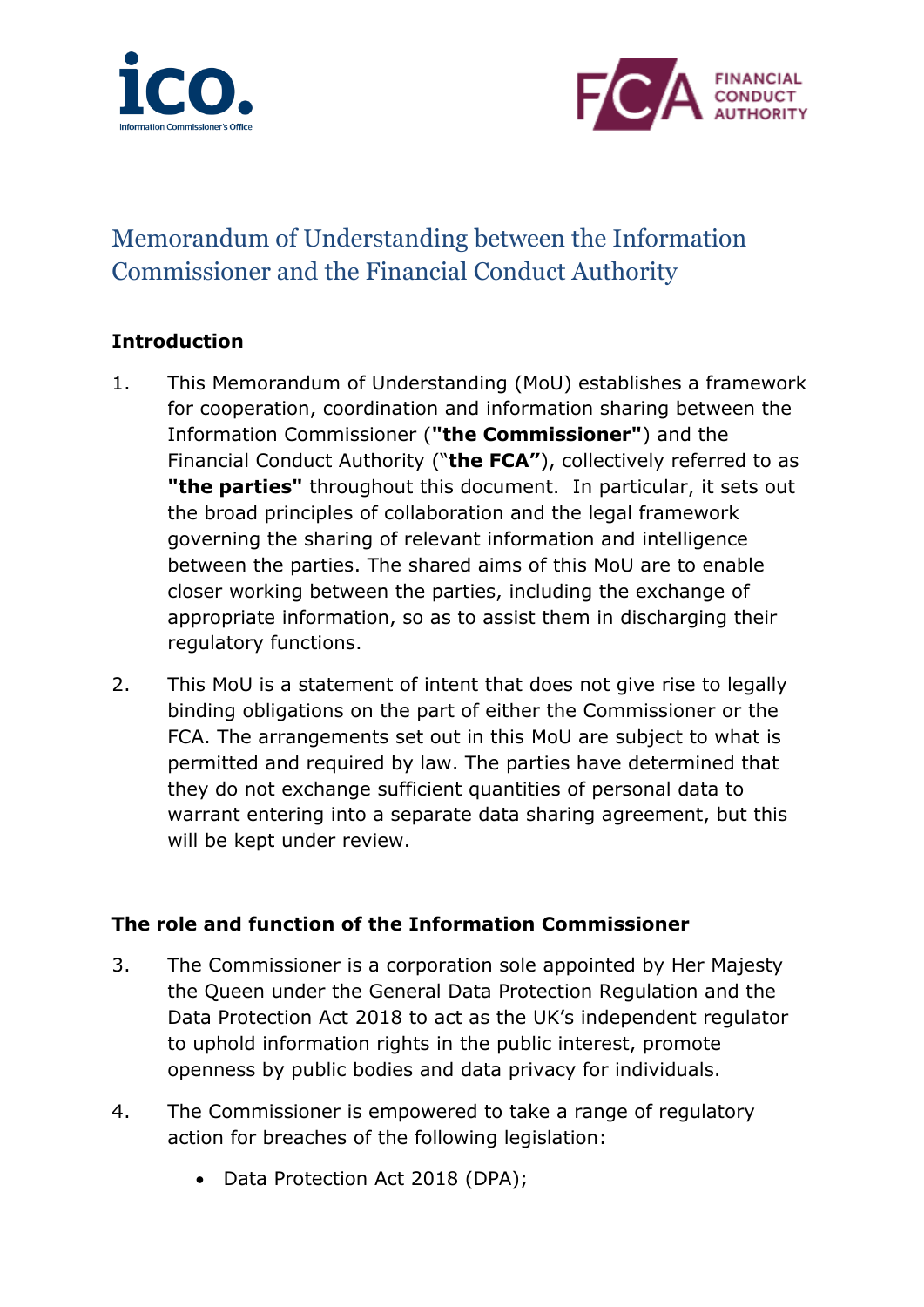



- General Data Protection Regulation (GDPR);
- Privacy and Electronic Communications (EC Directive) Regulations 2003 (PECR);
- Freedom of Information Act 2000 (FOIA);
- Environmental Information Regulations 2004 (EIR);
- Environmental Protection Public Sector Information Regulations 2009 (INSPIRE Regulations);
- Investigatory Powers Act 2016;
- Re-use of Public Sector Information Regulations 2015;
- Enterprise Act 2002;
- Security of Network and Information Systems Directive (NIS Directive); and
- Electronic Identification, Authentication and Trust Services Regulation (eIDAS).
- 5. Article 57 of the GDPR and Section 115(2)(a) of the DPA 2018 place a broad range of statutory duties on the Commissioner, including monitoring and enforcement of the GDPR, promotion of good practice and adherence to the data protection obligations by those who process personal data. These duties sit alongside those relating to the other enforcement regimes outlined in paragraph 4 above.
- 6. The Commissioner's regulatory and enforcement powers include:
	- conducting assessments of compliance with the DPA, GDPR, PECR, eIDAS, the NIS Directive, FOIA and EIR;
	- issuing information notices requiring individuals, controllers or processors to provide information in relation to an investigation;
	- issuing enforcement notices, warnings, reprimands, practice recommendations and other orders requiring specific actions by an individual or organisation to resolve breaches (including potential breaches) of data protection legislation and other information rights obligations;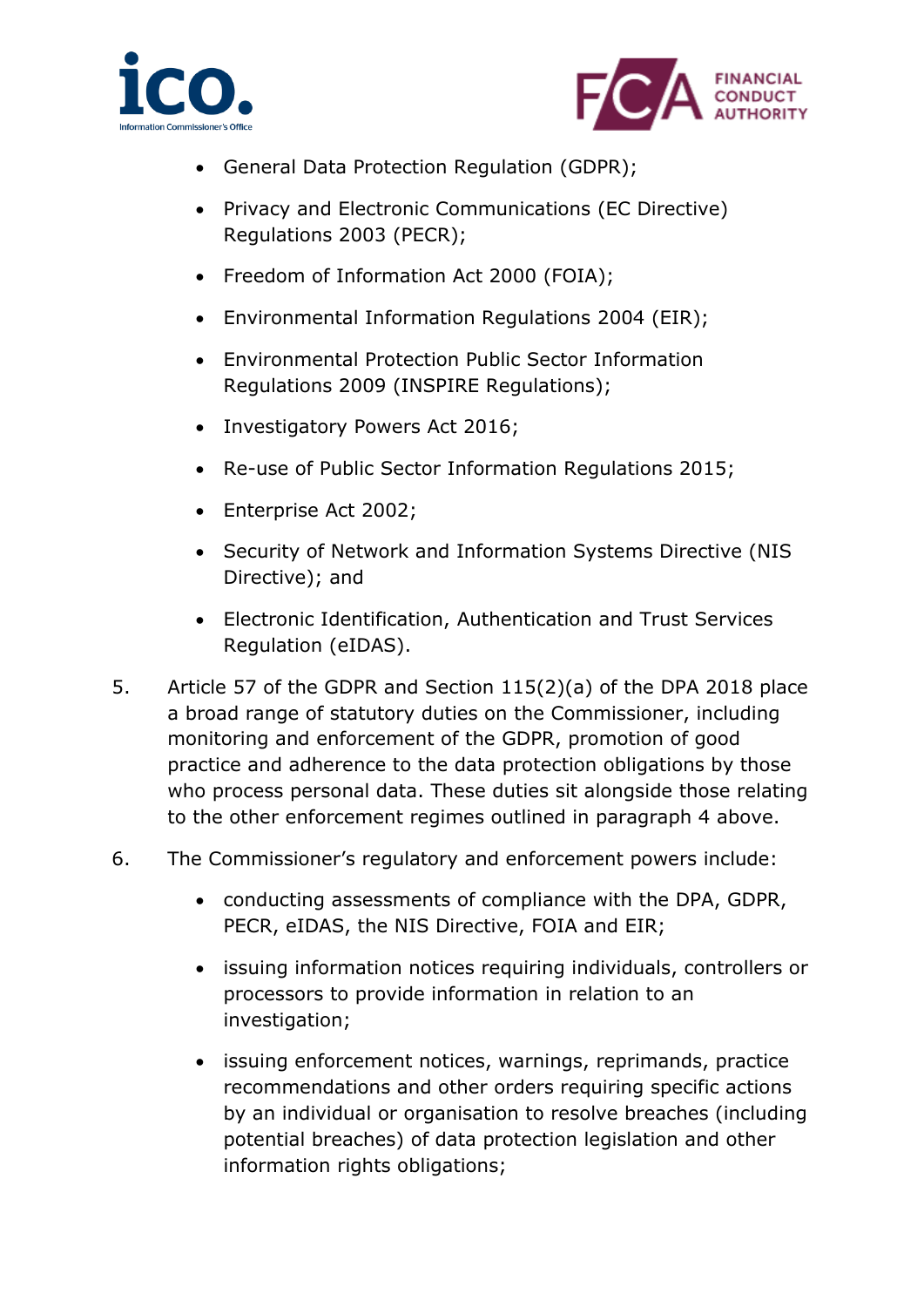



- administering fines by way of penalty notices in the circumstances set out in section 152 of the DPA;
- administering fixed penalties for failing to meet specific obligations (such as failing to pay the relevant fee to the Commissioner);
- issuing decision notices detailing the outcome of an investigation under FOIA or EIR;
- certifying contempt of court should an authority fail to comply with an information notice, decision notice or enforcement notice under FOIA or EIR; and
- prosecuting criminal offences before the Courts.
- 7. Regulation 31 of PECR, as amended by the Privacy and Electronic Communications (EC Directive) (Amendment) Regulations 2011, also provides the Commissioner with the power to serve enforcement notices and issue monetary penalty notices as above to organisations who breach PECR. This includes, but is not limited to, breaches in the form of unsolicited marketing which falls within the ambit of PECR, including automated telephone calls made without consent, live telephone calls which have not been screened against the Telephone Preference Service, and unsolicited electronic messages (Regulations 19, 21 and 22 of PECR respectively).

# **Functions and powers of the FCA**

- 8. The FCA is responsible under the Financial Services and Markets Act 2000 for making and enforcing rules governing the conduct of firms authorised and regulated by the FCA, regulating standards of conduct in retail and wholesale markets and for supervising the trading infrastructures that support those markets. The FCA is responsible for the prudential supervision of firms that are not regulated by the Prudential Regulation Authority (PRA) and is also responsible for the regulation of primary securities markets, including via monitoring market disclosures, reviewing and approving prospectuses and operating the UK listing regime.
- 9. The FCA has a single strategic objective: to ensure that the relevant markets (as defined in section 6 (1F) Financial Services Act 2012) function well. Three operational objectives support this strategic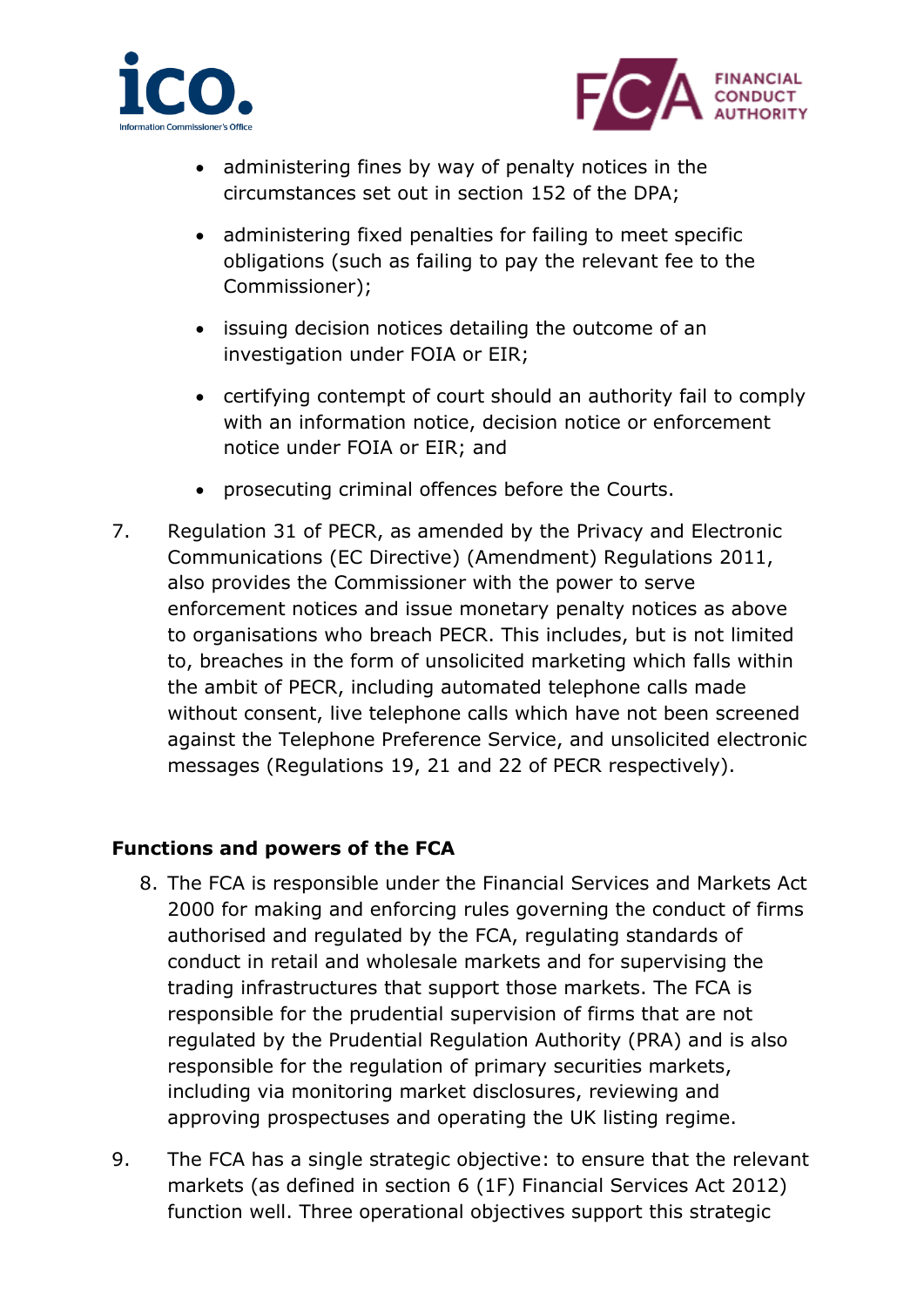



objective: securing an appropriate degree of protection for consumers (including wholesale consumers); protecting and enhancing the integrity of the financial system; and promoting effective competition in the interest of consumers in the markets for financial services.

- 10. The FCA does this via oversight and regulation of the UK financial markets which includes:
	- authorisation of individuals who carry on regulated activities;
	- a market-based approach to the supervision of firms in the financial services sector;
	- investigation and enforcement activity against firms and individuals who are carrying out or purporting to carry out regulated activities and financial services (with or without authorisation);
	- exercising powers under the Competition Act 1998; and
	- bringing criminal prosecutions, including, in appropriate cases, of market abuse, financial crime and serious unauthorised business.

# **Co-operation between the Commissioner and the FCA**

- 11. Subject to any legal or procedural restrictions on the disclosure of information (whether imposed by statute or otherwise) and at their discretion, both parties agree that they will alert each other to any potential breaches of the legislation regulated by the Commissioner, within the context of this relationship, discovered whilst undertaking regulatory duties, and provide relevant and necessary supporting information.
- 12. Similarly, although again subject to any legal restrictions on the disclosure of information, the Commissioner will, at her discretion, alert the FCA to any potential breaches of the legislation regulated by the FCA within the context of this relationship and provide relevant and necessary supporting information.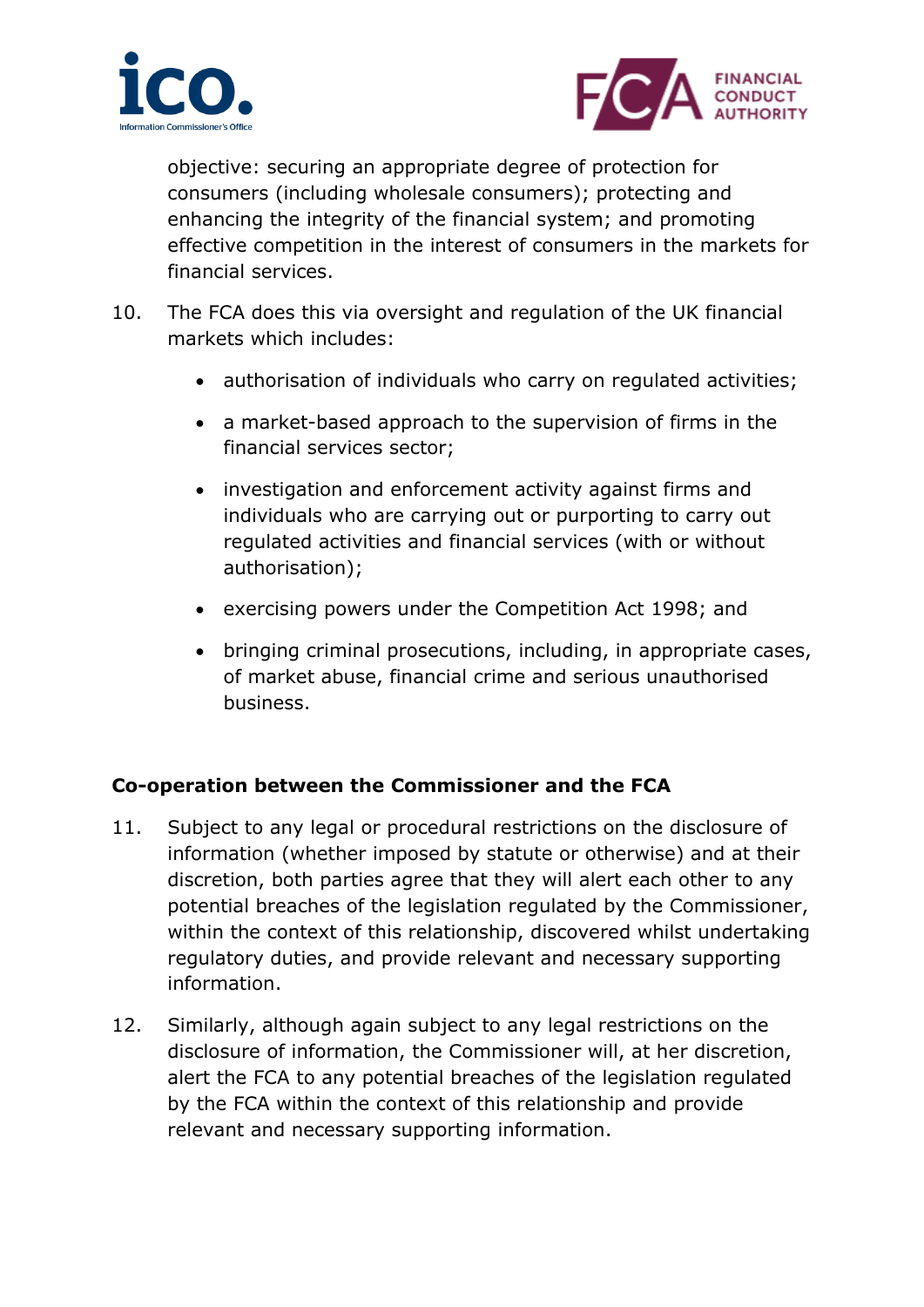



- 13. Subject to any legal restrictions on the disclosure of information (whether imposed by statute or otherwise) and at their discretion, both parties will:
	- Communicate regularly to discuss matters of mutual interest (this may involve participating in multi-agency groups to address common issues and threats); and
	- Consult one another on any issues which might have significant implications for the other organisation.
- 14. Both parties will comply with the general laws they are subject to, including, but not limited to, local data protection laws; the maintenance of any prescribed documentation and policies; and comply with any governance requirements in particular relating to security and retention, and process personal data in accordance with the statutory rights of individuals.
- 15. The FCA and the Commissioner will exchange information on relevant issues of interest to the extent permitted by law, and as appropriate and relevant to their respective objectives. This may include, but is not limited to:
	- information about investigations and notifying the other about any relevant action taken against a person or firm by one regulator which may be relevant to the functions of the other;
	- information held by either regulator regarding fraud/criminal or any other activity that might cast doubt on the fitness and propriety of an FCA-authorised firm, certified individuals or an approved person; or
	- information or intelligence held by the Commissioner which indicates that there may be a failure of an FCA-authorised firm's regulated activities (including the implementation or effectiveness of its systems and controls).
- 16. The FCA and the Commissioner may request information from each other and will include the details of the information sought and why it would assist them to carry out their functions. Each may suggest a reasonable deadline for response, including an explanation of any urgency.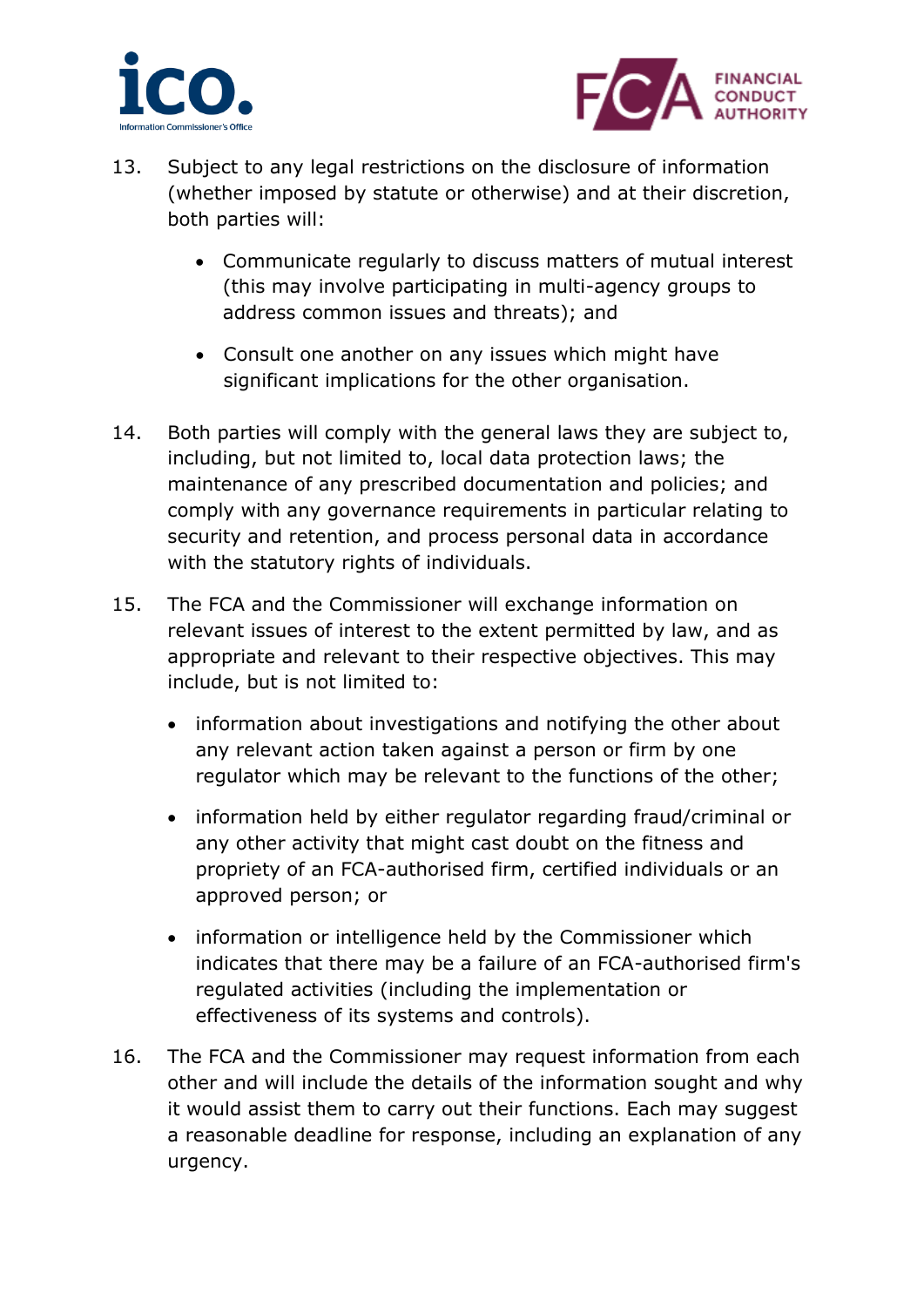



- 17. The FCA and the Commissioner may consult and co-ordinate in respect of reviews, calls for evidence and recommendations directed towards both parties, where appropriate. In addition, if one regulator considers that information it has gathered will be materially relevant to the other, it will notify the other to enable the other to request disclosure of such information.
- 18. In the case of a major incident of mutual interest at an FCA regulated firm, the FCA and Information Commissioner will work together in line with agreed incident protocol in order to secure the best outcomes for consumers and ensure incidents are dealt with in a co-ordinated and efficient manner.

#### **Purpose of information sharing**

- 19. The purpose of the MoU is to enable both the Commissioner and the FCA to share relevant information which enhances their ability to exercise their respective functions.
- 20. This MoU should not be interpreted as imposing a requirement on either party to disclose information in circumstances where doing so would breach their statutory responsibilities. In particular, each party must ensure that any disclosure of personal data pursuant to these arrangements fully complies with both the GDPR and the DPA 2018. The MoU sets out the potential legal basis for information sharing, but it is for each party to determine for themselves that any proposed disclosure is compliant with the law.

## **Legal basis for sharing information**

#### *Information shared by the FCA with the Commissioner*

21. Subject to any disclosure restrictions applicable to the FCA, the FCA may disclose confidential information to the Commissioner to facilitate the carrying out of a statutory function of the FCA under Regulation 3 of The Financial Services and Markets Act 2000 (Confidential Information) Regulations 2001 (SI 2001/2188) (the Disclosure Regulations), or a function of the Commissioner in relation to the provision of claims management services under Regulation 9 or 12 of the Disclosure Regulations (by virtue of the amendment to Schedule 1 of the Disclosure Regulations by Article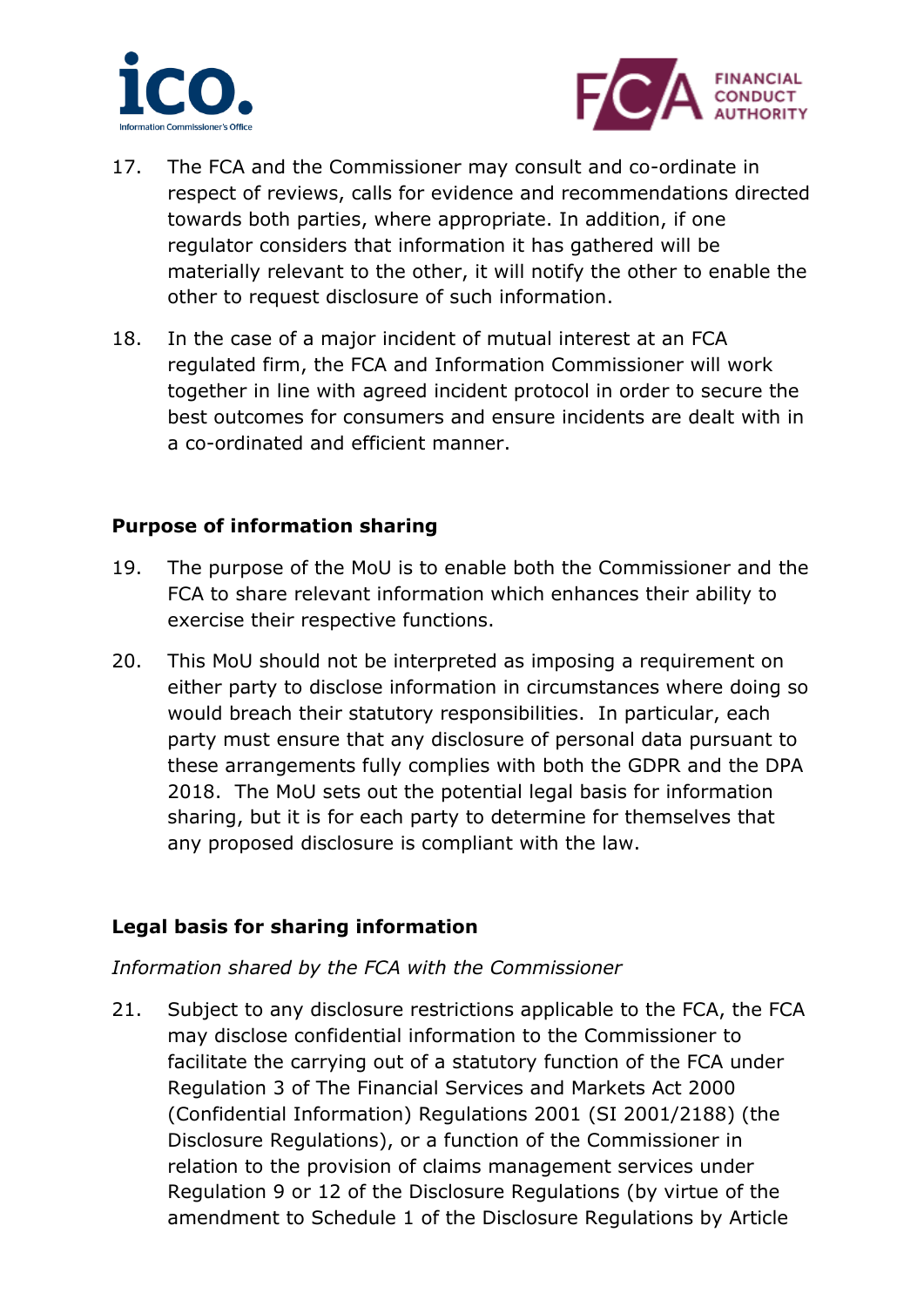



99 of the Financial Services and Markets Act 2000 (Claims Management Activity) Order 2018 ("the Order")). The FCA may also disclose confidential information to the Commissioner to facilitate the carrying out of a statutory function of the Commissioner.

- 22. The Commissioner's statutory function relates to the legislation set out at paragraph 4, and this MoU governs information shared by the FCA to assist the Commissioner to meet those responsibilities. To the extent that any such shared information is to comprise personal data, as defined under the GDPR and DPA 2018, the FCA is a Data Controller so must ensure that it has legal basis to share it and that doing so would otherwise be compliant with the data protection principles.
- 23. Section 131 of the Data Protection Act 2018 may provide a legal basis for the FCA to share information with the Commissioner. Under this particular provision, the FCA is not prohibited or restricted from disclosing information to the Commissioner by any other enactment or rule of law provided it is *"information necessary for the discharge of the Commissioner's functions"*.

## *Information shared by the Commissioner with the FCA*

- 24. The Commissioner, during the course of her activities, will receive information from a range of sources, including personal data. She will process all personal data in accordance with the principles of the GDPR, the DPA 2018 and all other applicable legislation. The Commissioner may identify that information she holds, which may include personal data, ought to be shared with the FCA as it would assist them in performing their functions and responsibilities.
- 25. Section 132(1) of the DPA 2018 states that information obtained by the Commissioner in the course of, or for the purposes of, discharging her functions can only be shared with others if there is lawful authority to do so. Section 132(2) of the DPA 2018 sets out the circumstances in which the Commissioner will have the lawful authority to share that personal data with the FCA. In particular, it will be lawful in circumstances where:
	- The sharing was necessary for the purpose of the Commissioner discharging her functions (section 132(2)(c));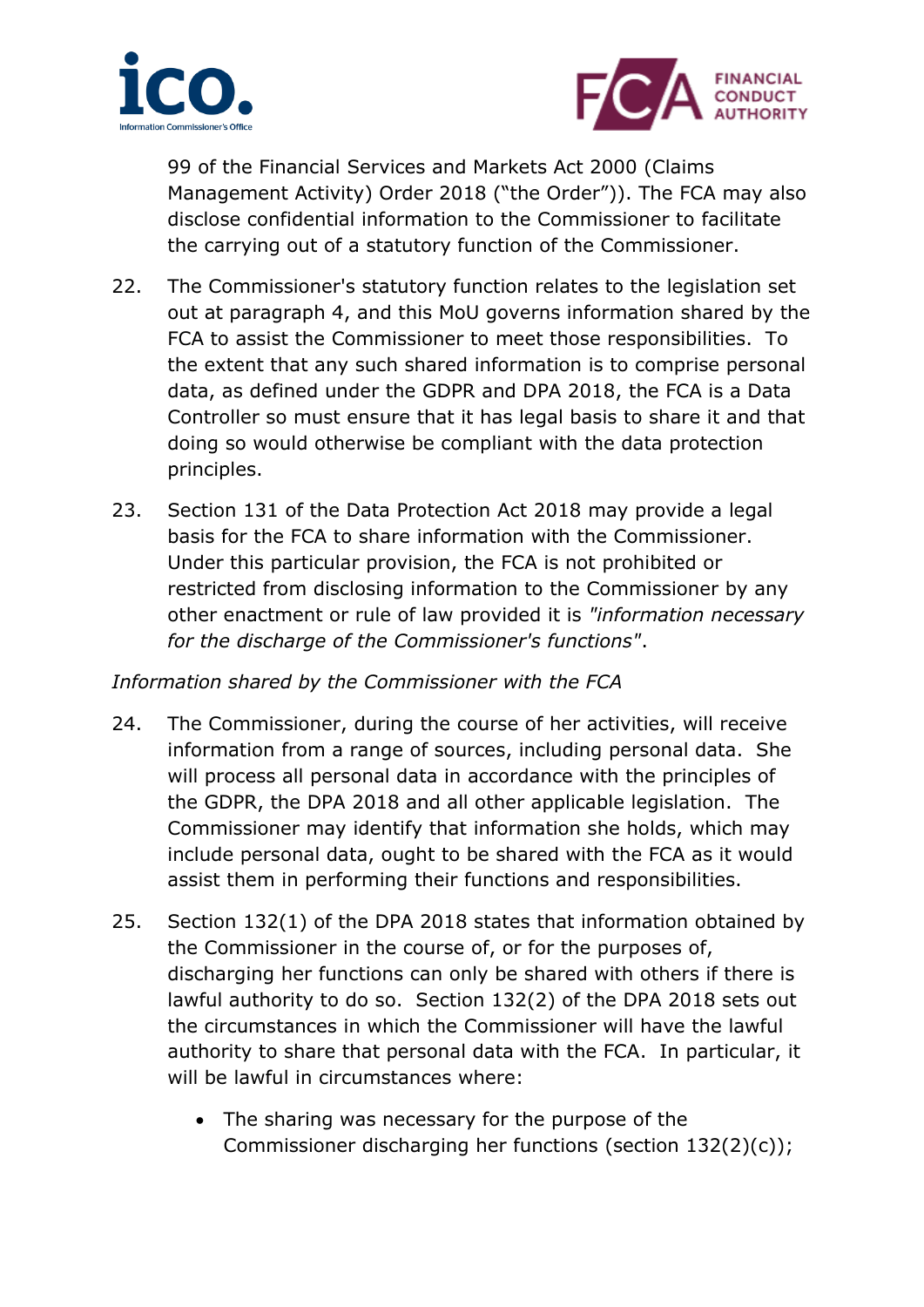



- The sharing was made for the purposes of criminal or civil proceedings, however arising (section 132(2)(e)); and
- The sharing was necessary in the public interest, taking into account the rights, freedoms and legitimate interests of any person (section 132(2)(f)).
- 26. The Commissioner will therefore be permitted to share information with the FCA in circumstances where it has determined that it is reasonably necessary to do so in furtherance of one of those grounds outlined at paragraph 25. In doing so, the Commissioner will identify the function of the FCA with which that information may assist, and assess whether that function could reasonably be achieved without access to the particular information in question.
- 27. If information to be disclosed by the Commissioner was received by her in the course of discharging her functions as a designated enforcer under the Enterprise Act 2002, any disclosure shall be made in accordance with the restrictions set out in Part 9 of that Act.
- 28. Where information is to be disclosed by either party for law enforcement purposes under section 35(4) or s5(5) of the DPA 2018 then they will only do so in accordance with an appropriate policy document as outlined by section 42 of the DPA.
- 29. Where a request for information is received by either party under data protection laws or FOIA, the recipient of the request will seek the views of the other party as described in the FOIA section 45 Code of Practice, where the information being sought under the request includes information obtained from, or shared by, the other party. However the decision to disclose or withhold the information (and therefore any liability arising out of that decision) remains with the party in receipt of the request as Data Controller in respect of that data.

## **Policies, guidance and FCA rule-making**

30. Each regulator will make rules and / or policies in pursuit of their separate objectives. The parties will seek to understand and where appropriate collaborate and co-ordinate work on their respecting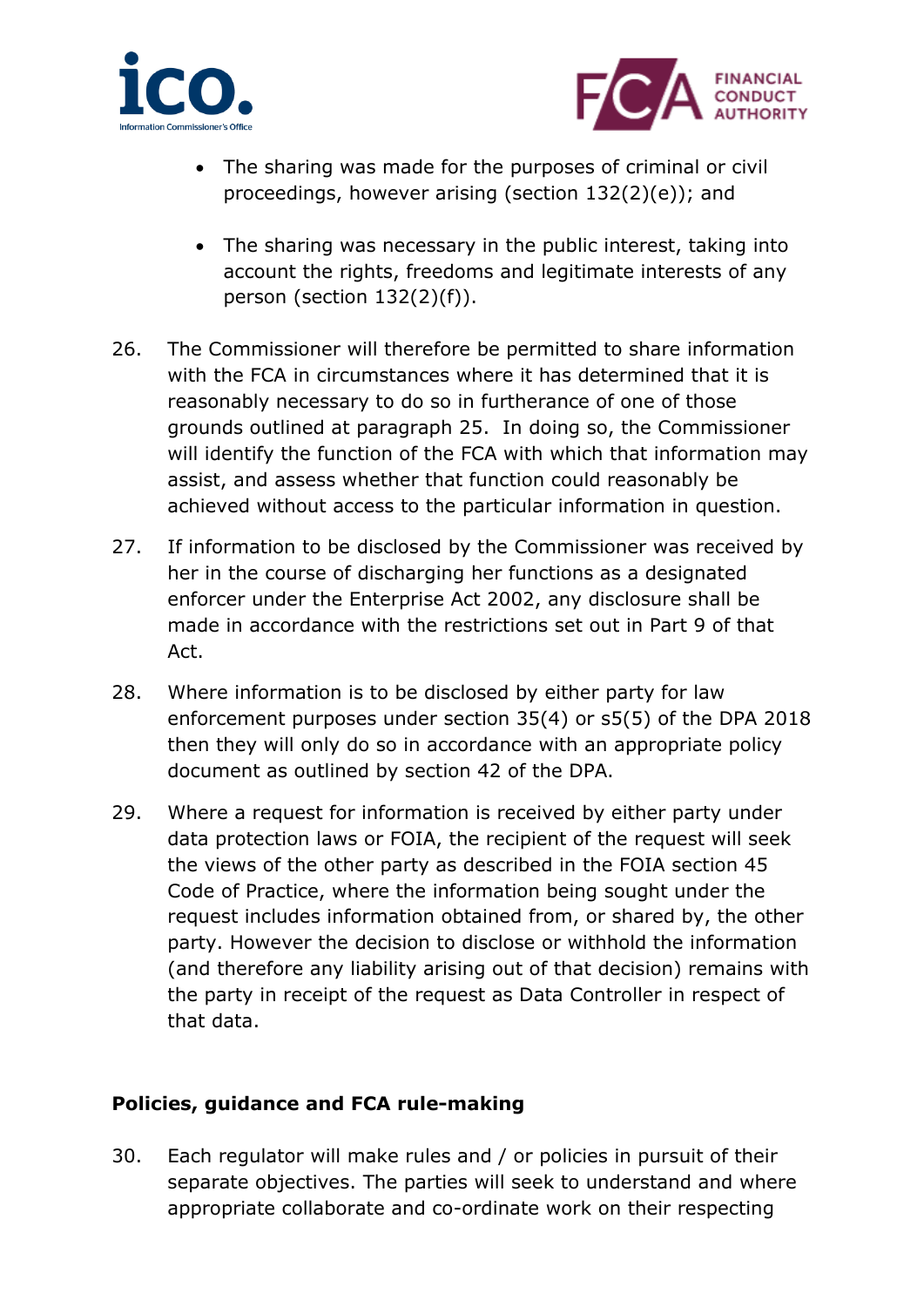



policies that have a material effect on the other's objectives. This may include, but not be limited to, work on:

- regulatory policy;
- industry standards and recommendations;
- regulatory materials, such as codes of practice, rules and guidance;
- assessments of the landscape and risk analysis to inform policy-making;
- FCA consumer alerts concerning advertising;
- competition in the financial advertising sector;
- innovation initiatives; and
- any other projects that may be identified on an ad hoc basis, particularly to aid understanding of how the two regulators work together.
- 31. The parties will liaise closely to ensure that their separate awareness activities are complementary. Where appropriate, both regulators will share communication and publication plans to facilitate joined up messages and effective resource planning.

## **Investigation and enforcement**

- 32. The parties recognise that there are areas in which they have complementary functions and powers. They will therefore endeavour to ensure that in these cases, the most appropriate body or bodies will commence and lead investigations. To the extent permitted by law and having regard to their respective powers, expertise and resources, they will seek to ensure that in cases of investigations, the parties will notify each other of significant developments where the other is likely to have an interest. Where appropriate, the parties will discuss the steps they propose to take and ensure co-ordination takes place in a timely manner, where possible, allowing for a proper exchange of views.
- 33. The parties may refer a matter for action if the other body is considered more appropriate to deal with the matter. Any such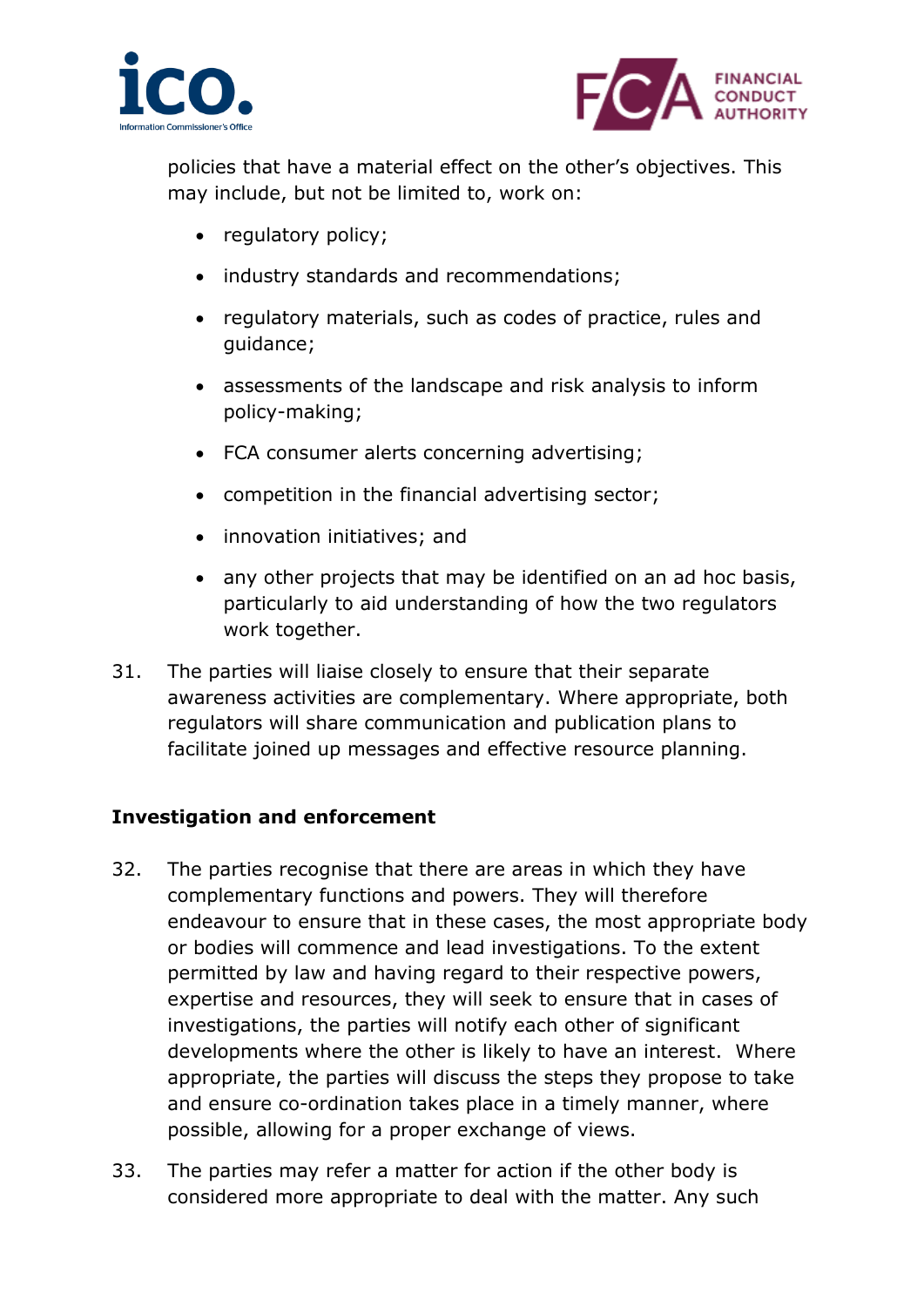



referral will include the action sought and the legal powers it considers are available to the other. Where the other party determines not to proceed, an explanation will be provided, where possible.

- 34. Where the parties agree that an investigation should be carried out by both regulators, it will usually be appropriate that both investigations proceed in parallel. However, in appropriate circumstances, they will consider whether the particular facts of the matter, as they are known at that time, suggest that one party's investigation should proceed before the other's.
- 35. Where either party carries out any subsequent investigation and proceedings alone, that party will keep the other regularly updated on material aspects of the progress of the investigation.
- 36. If a decision is made by either party to take action against a subject, the FCA and the Commissioner should consider whether it is possible and would be appropriate to co-ordinate publication of applicable enforcement announcements so that both parties publish the outcome of their investigations simultaneously. In any event, the FCA and the Commissioner will endeavour to give the other appropriate notice of any press release or other public statement it intends to make relating to enforcement cases in which the other may have an interest, no later than 24 hours prior to publication unless there are overriding reasons which prevent or delay such notice.
- 37. Relevant FCA and the Commissioner's staff will, where appropriate, seek to maintain general awareness and understanding of each other's functions and needs and will liaise with each other to ensure that issues are appropriately identified.

## **Confidentiality and data breach reporting**

- 38. Appropriate security measures shall be agreed to protect information transfers in accordance with the sensitivity of the information and any classification that is applied by the sender.
- 39. Where confidential material is shared between parties it will be marked with the appropriate security classification.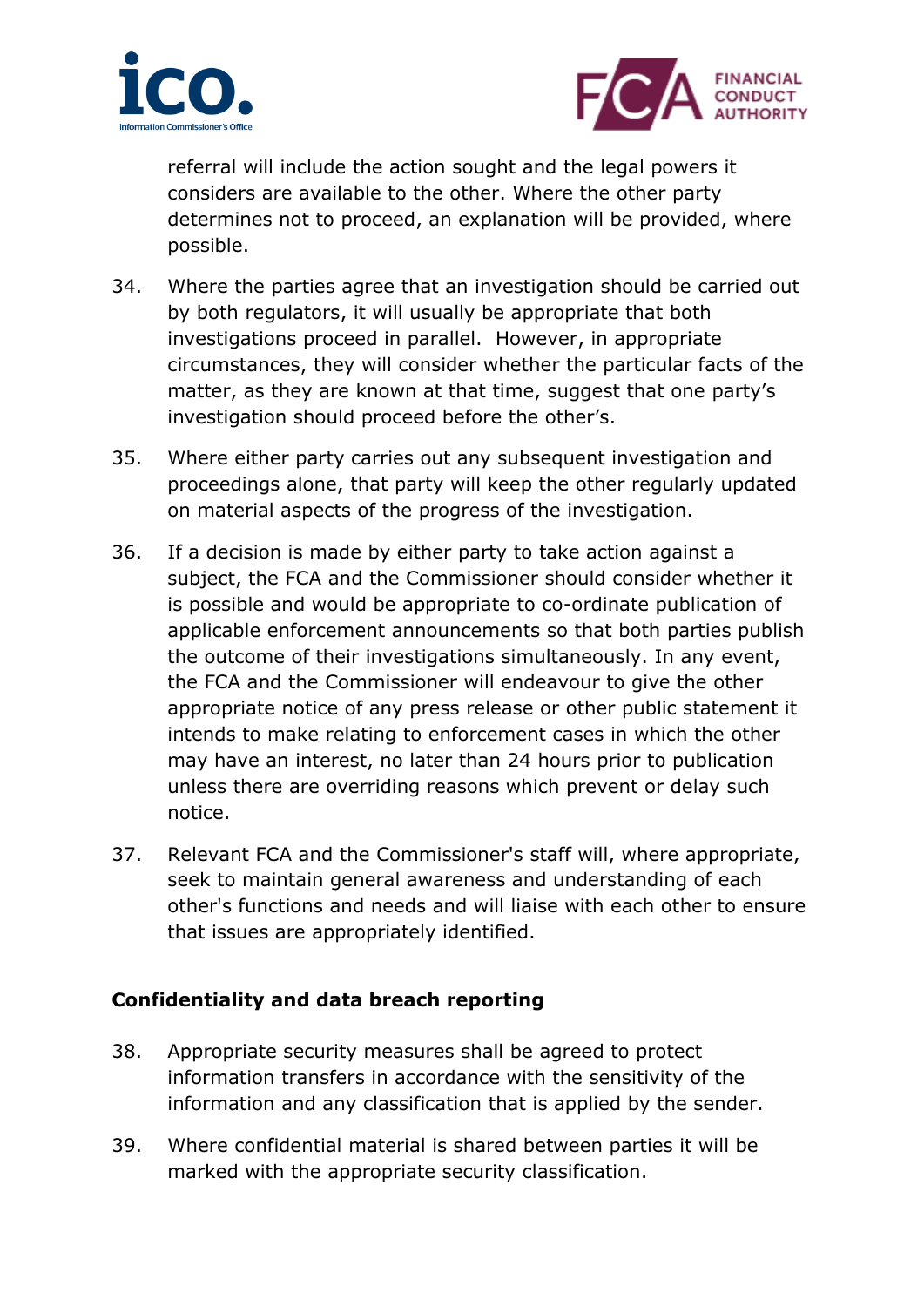



- 40. Where one party has received information from the other, it will consult with the other party before passing the information to a third party or using the information in an enforcement proceeding or court case.
- 41. Where confidential material obtained from, or shared by, the originating party is wrongfully disclosed by the party holding the information, this party will bring this to the attention of the originating party without delay. This is in addition to obligations to report a personal data breach under the GDPR and/or DPA where personal data is contained in the information disclosed.
- 42. In accordance with relevant legislation, the FCA and the Commissioner will protect the confidentiality and sensitivity of all unpublished regulatory and other confidential information received from the other regulator, and maintain effective controls designed to minimise the risk of inappropriate disclosures.
- 43. Where one Party has received information from the other, it may use the information for purposes set out in requests for information or otherwise agreed, but will notify the other before passing the information to a third party unless the sending Party has placed additional restrictions.
- 44. The FCA and the Commissioner will liaise where relevant, to the extent permitted by law and having regard to their respective objectives, on responding to enquiries from the public, including FOIA requests and will consult each other before releasing information originally belonging to the other.

## **Duration and review of the MoU**

- 45. The Commissioner and the FCA will monitor the operation of this MoU and will review it biennially.
- 46. Any minor changes to this memorandum identified between reviews may be agreed in writing between the parties.
- 47. Any issues arising in relation to this memorandum will be notified to the point of contact for each organisation.